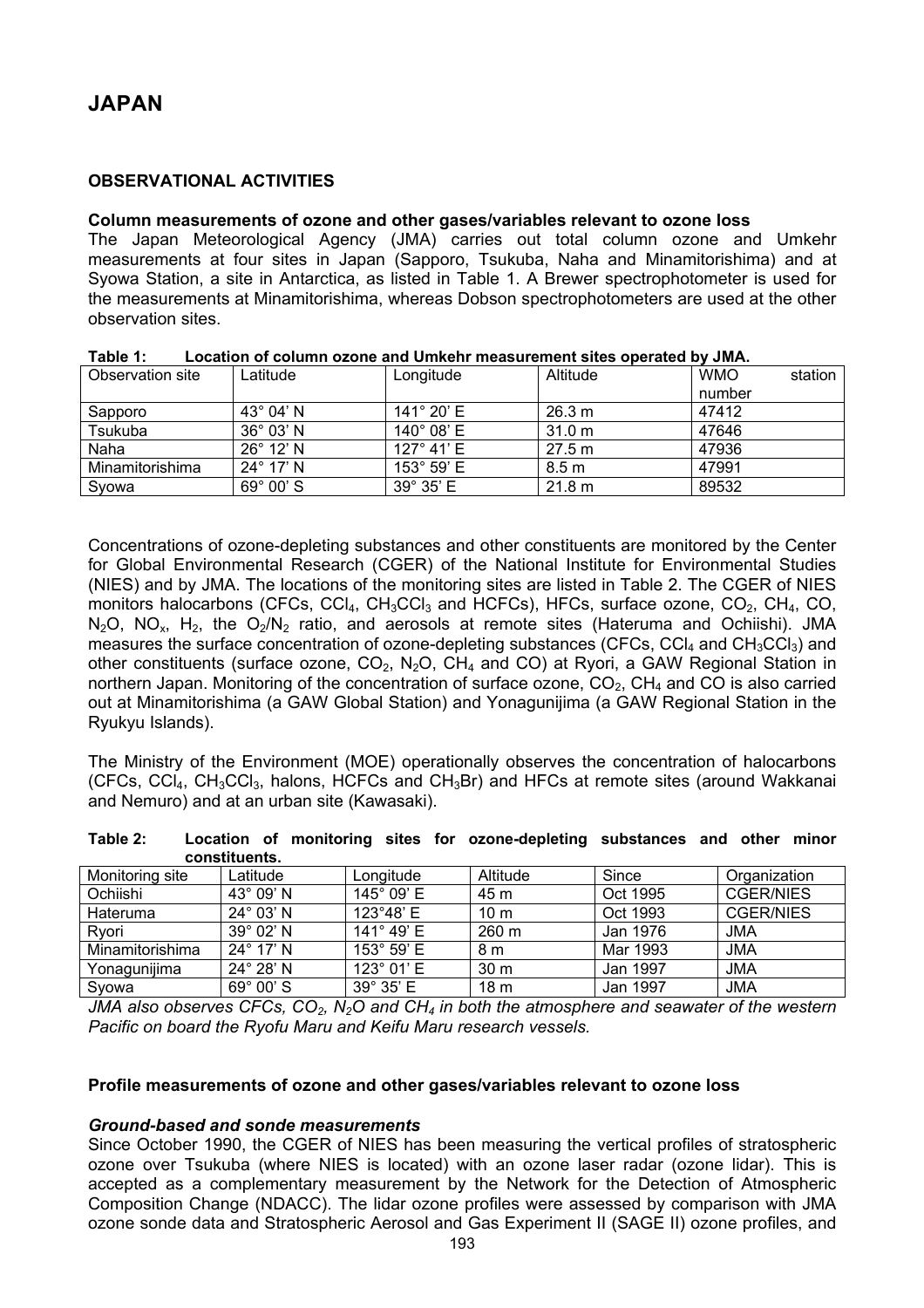were registered in the NDACC database. The CGER began measuring vertical profiles of ozone with millimeter-wave radiometers in September 1995 at Tsukuba and in March 1999 at Rikubetsu. JMA has been observing the vertical ozone distribution by KC (KI solution and carbon electrode) ozone sonde at three sites in Japan (Sapporo, Tsukuba and Naha) and at Syowa Station in Antarctica. The KC ozone sonde is an electrochemical instrument that has been used in Japan since it was developed by JMA in the 1960s. Observations are conducted once a week.

# *Satellite measurements*

Ozone layer depletion in high-latitude regions was monitored by the Improved Limb Atmospheric Spectrometer (ILAS), a satellite-borne solar-occultation sensor, from August 1996 to June 1997. ILAS-II, the successor to ILAS, also made measurements of minor constituents associated with polar ozone depletion from April to October 2003. Observed data were processed and analyzed at NIES. The Version 6.1 data of ILAS, which include  $O_3$ , HNO<sub>3</sub>, NO<sub>2</sub>, N<sub>2</sub>O, CH<sub>4</sub>, H<sub>2</sub>O, ClONO<sub>2</sub>, CFC-12 and aerosol extinction coefficients, were released in 2005. The Version 2 data of ILAS-II, including  $O_3$ , HNO<sub>3</sub>, N<sub>2</sub>O, CH<sub>4</sub>, H<sub>2</sub>O, ClONO<sub>2</sub> and aerosol extinction coefficients, were released in February 2008.

### **UV measurements**

### *Broadband measurements*

The CGER has been monitoring surface UV-A and UV-B radiation using broadband radiometers at 26 observation sites in Japan since 2000. CGER calculates the UV Index using the data observed, and provides it every hour to the public via the Internet from 15 monitoring stations.

### *Spectroradiometers*

JMA observes surface UV-B radiation with Brewer spectrophotometers at Sapporo, Tsukuba and Naha in Japan and at Syowa Station in Antarctica. The observations were started in 1990 at Tsukuba and in 1991 at the other sites.

### **Calibration activities**

JMA began operation of the Quality Assurance/Science Activity Centre (QA/SAC) in Tokyo and the Regional Dobson Calibration Centre (RDCC) in Tsukuba in accordance with the GAW Strategic Plan 2001–2007 to contribute to the assessment and improvement of the quality of ozone observations in Regional Associations II (Asia) and V (South-West Pacific) of the World Meteorological Organization (WMO). The Regional Standard Dobson instrument (D116) is calibrated against the World Standard instrument (D083) every three years. Recent intercomparison with the World Standard was conducted in 2007 at NOAA/CMDL in Boulder, Colorado, USA. The Dobson instruments used for observation at domestic sites are also calibrated against the Regional Standard every three years. As an activity of the RDCC, JMA held a campaign of Dobson Intercomparison at Tsukuba with participation from India, Iran, Pakistan, the Philippines and Thailand in March 2006. As an activity of the QA/SAC, JMA dispatched an expert to the Republic of Korea to install an automated observation system to the Dobson instrument and to instruct operators at Yonsei University, Seoul from July to August 2006.

# **RESULTS FROM OBSERVATIONS AND ANALYSIS**

The ozone mixing ratios measured with the millimeter radiometer at Rikubetsu Station during the period from November 1999 to June 2002 were compared with the Sapporo ozone sonde data and satellite data from the Halogen Occultation Experiment (HALOE), and showed good agreement.

Trend analyses were carried out for total ozone at three sites (Sapporo, Tsukuba and Naha), eliminating the variation component of solar activity and quasi-biennial oscillation (QBO). The results show that total ozone mainly decreased in the 1980s and no significant trends or slight increasing trends have appeared since the mid-1990s, although total ozone varies year by year. Trends for vertical profiles were examined using Umkehr and ozone sonde measurements. At all sites in Japan, reduced ozone levels are seen in two ranges at altitudes of about 20 and 40 km. On the other hand, an increasing trend is seen at altitudes of less than 15 km at Naha.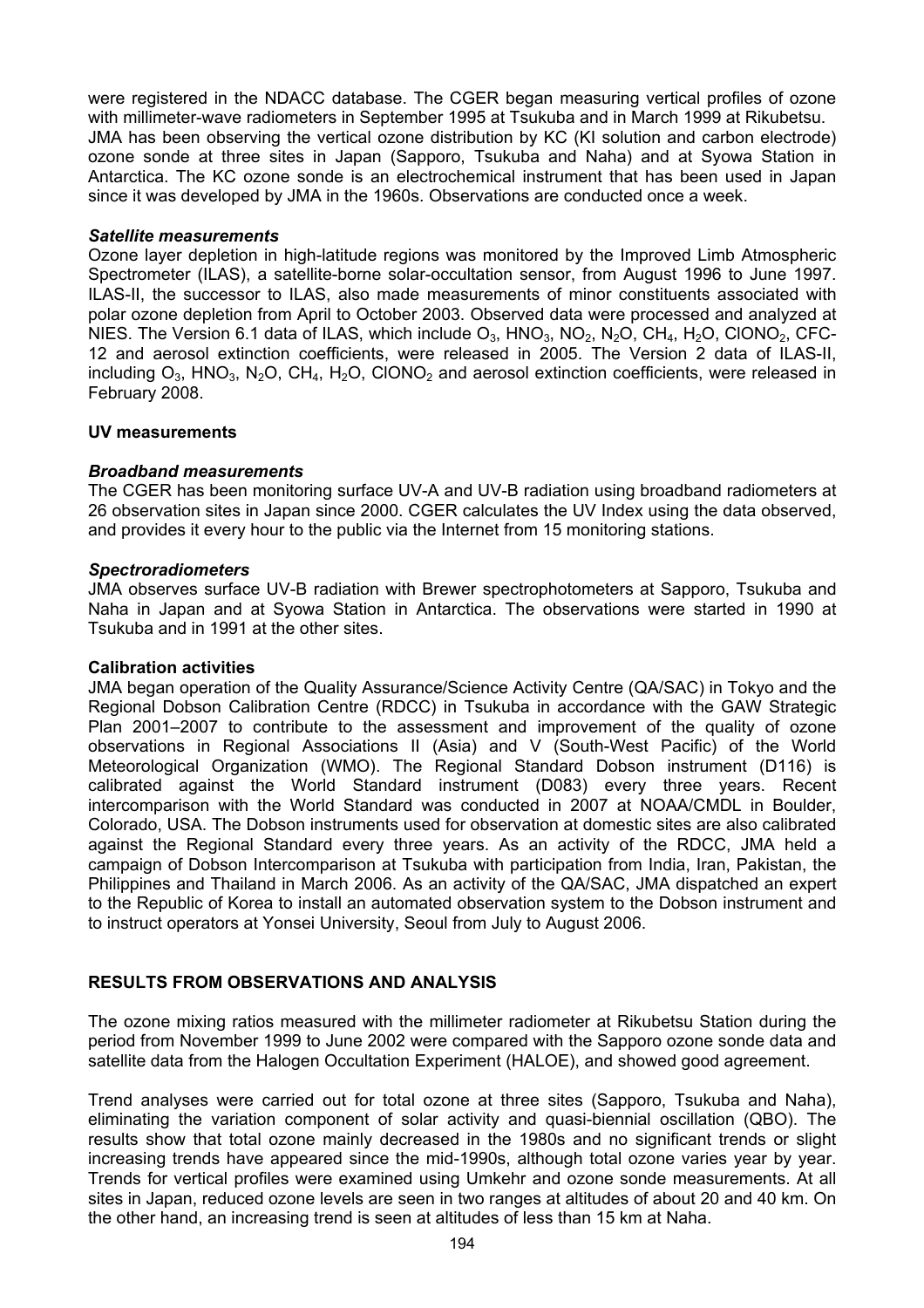Increasing trends are seen in erythemal UV measurements at three sites in Japan since the beginning of JMA's UV radiation observation in the early 1990s. As the total ozone was at its lowest level around the early 1990s and no significant trends or slight increasing trends are seen in the total ozone after the mid-1990s, the cause of the above increasing trends in erythemal UV radiation since 1990 cannot be attributed to ozone changes.

# **THEORY, MODELLING AND OTHER RESEARCH**

The Centre for Climate System Research (CCSR), the University of Tokyo and NIES developed a chemistry-climate model (CCSR/NIES CCM). JMA's Meteorological Research Institute (MRI) also independently developed another chemistry-climate model (MRI-CCM). Both the CCSR/NIES and the MRI groups participate in the Chemistry-Climate Model Validation Activity (CCMVal) of Stratospheric Processes and their Role in Climate (SPARC) programme, and contribute to model intercomparison for the improvement of CCMs and a better understanding of the ability of such models.

CCSR/NIES CCM is based on a spectral atmospheric general circulation model (CCSR/NIES AGCM). A new version of this CCM with T42 horizontal resolution has been developed that includes bromine chemistry and atmospheric sphericity effects. It was used to simulate global distribution and time evolution of the stratospheric ozone layer for the recent past and future under a future scenario with the concentration of greenhouse gases and ozone depletion substances recommended by CCMVal for the simulation. The results were published in the WMO Ozone Assessment Report 2006 and scientific journals. NIES has also developed a three-dimensional chemical transport model (CTM) in which temperature and wind velocity data are assimilated into the calculated fields in CCSR/NIES AGCM using a nudging method. The model was used to investigate the effects of atmospheric sphericity on stratospheric chemistry and dynamics in the Antarctic, ozone destruction outside the Arctic polar vortex due to polar vortex processing, and N<sub>2</sub>O distributions in the Northern Hemisphere in early and late Arctic polar vortex breakup years. The results were published in scientific journals.

JMA's Meteorological Research Institute (MRI) has developed a CTM and CCM for the study of stratospheric ozone. One of the prominent features of MRI-CCM is that quasi-biennial oscillation (QBO), which plays a crucial role in interannual variations in the stratosphere, is spontaneously reproduced for wind and ozone in the tropical stratosphere by a T42L68 version that has about 300 km of horizontal resolution and 500 m of vertical resolution in the stratosphere. MRI-CCM has been operationally used at JMA to produce assimilated ozone distributions by incorporating total ozone data from Total Ozone Mapping Spectrometers (TOMS) and Ozone Monitoring Instruments (OMI) and ozone forecasts for several days. The ozone distributions calculated are utilized to monitor variations in the total ozone and in the stratospheric ozone, as well as for the operational UV forecast service. MRI-CCM is also used in research for the study of interaction between the ozone layer and the climate, as well as for future predictions of the ozone layer.

As an extension of MRI-CCM, a new CCM (MRI-CCM2) has been developed by incorporating tropospheric chemistry, resulting in a seamless chemistry module from the Earth's surface up to the model lid at about 80 km. MRI-CCM2 is an important component of the MRI climate system model, which includes the ocean, atmosphere, cryosphere and biosphere.

ILAS and ILAS-II data have been used extensively to elucidate the detailed chemical and physical processes related to ozone layer depletion in polar regions, such as polar stratospheric cloud (PSC) formation, denitrification, chemical ozone loss rates and partitioning among chlorine species.

The effects of enhanced UV-B radiation on terrestrial plants are being studied by NIES, which has developed a novel method of detecting plant UV-B stresses based on the detection of mRNA expression changes by cDNA macroarray analysis. This method illustrates shifts in gene expression in response to stressors such as drought, salinity, UV-B, low temperature, high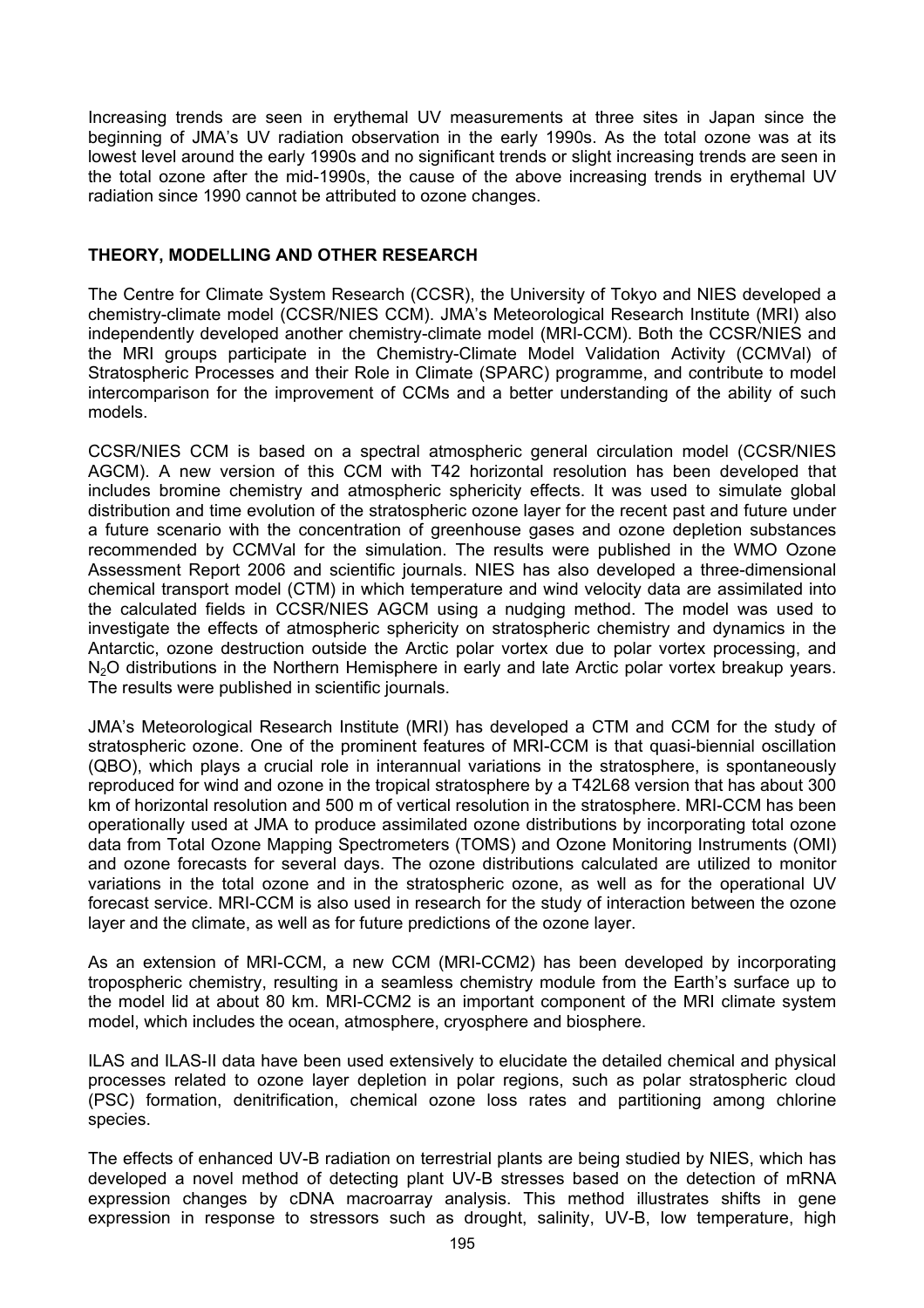temperature, acid rain and photochemical oxidants. NIES has also made a mini-scale macroarray with 12 ESTs for diagnosis of the above environmental stresses in plants.

# **DISSEMINATION OF RESULTS**

### **Data reporting**

NIES and the Solar-Terrestrial Environment Laboratory (STEL) of Nagoya University have established stations at Tsukuba and Rikubetsu with NDACC instruments including lidars, millimeter-wave radiometers and FTIR spectrometers. Some of the activities conducted by these organizations have been incorporated into the NDACC complementary measurements in Japan. The reanalyzed NIES ozone lidar data are registered in the NDACC database every year.

Observation data acquired by JMA are submitted monthly to the World Ozone and UV Data Centre (WOUDC) in Toronto, Canada. Provisional total ozone data are also posted daily on the Character Form for the Representation and Exchange of Data (CREX) of the WMO Global Telecommunication System (GTS), and used accordingly at the WMO Ozone Mapping Centre in Thessaloniki. In the Antarctic winter and spring seasons, total ozone and ozone sonde data acquired at the Japanese Antarctic station at Syowa are submitted weekly to the WMO Secretariat for the preparation of Antarctic Ozone Bulletins.

### **Information to the public**

An Annual Report on the state of the ozone layer, surface UV-B radiation and atmospheric concentrations of ozone-depleting substances is published for the public by the MOE.

Data acquired by JMA on total ozone, ozone sonde and UV-B measurements are summarized monthly and published on the Internet for the media and the public. An annual report that includes detailed trend analyses of ozone over Japan and the globe is also published for the government and the public. Based on UV-B observation results and newly developed ozone forecast techniques, JMA has been providing an Internet UV forecast service (in the form of an hourly UVindex map) for the public since 2005. In addition to forecast information, this service also provides an analytical UV map and quasi-real-time UV observation results posted hourly on the website.

### **Relevant scientific papers**

The MOE supports research on global environmental changes (including ozone layer depletion) through the GERF, and their results are published in Annual Summary Reports.

# **PROJECTS AND COLLABORATION**

As a GERF-funded activity, a project named *Studies on the Variability of Stratospheric Processes and Uncertainties in the Future Projection of Stratospheric Ozone* is being carried out by NIES, CCSR, Hokkaido University and Miyagi University of Education. In this project, the following investigations are being conducted: (i) evaluation of the reproducibility of chemical and meteorological fields in the stratosphere as calculated using CCSR/NIES CCM, (ii) detection of the variation of water vapor in the tropical tropopause layer, (iii) determination of the mean age of stratospheric air over Japan, and (iv) understanding of the impact of solar activity change on stratospheric ozone distribution.

JMA's Aerological Observatory has developed an automated Dobson measuring system that reduces the burden on the operator and improves the data quality as described on the JMA/GAW web site (http://gaw.kishou.go.jp/wcc/dobson/windobson.html). Some foreign organizations are interested in introducing this automated Dobson system, and JMA is ready to provide technical support to them.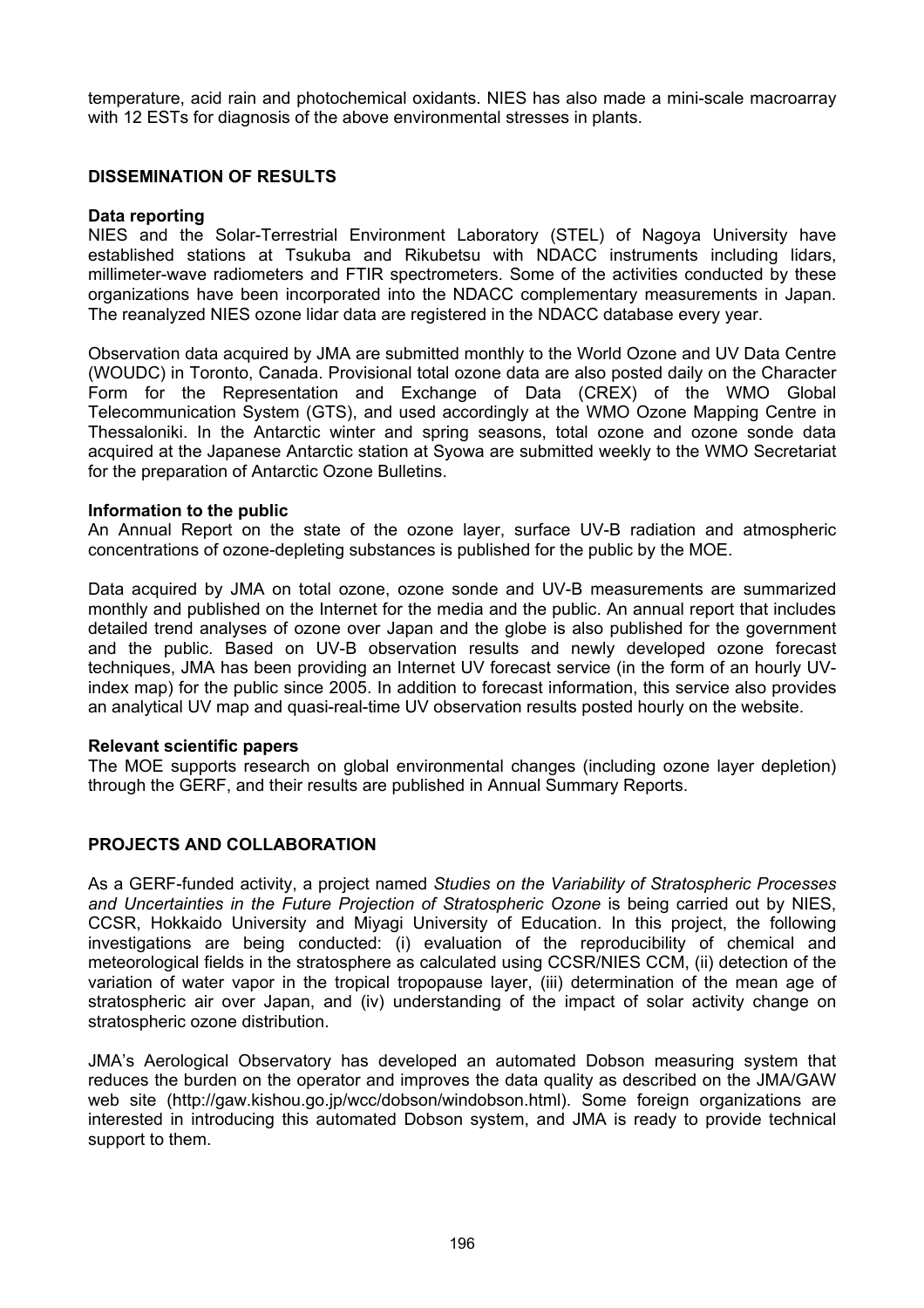# **FUTURE PLANS**

NIES millimeter-wave radiometers are used for continuous measurement of the vertical profile of ozone over Rikubetsu and Tsukuba. There are also plans to continuously measure the vertical profiles of ozone from the lower stratosphere to the mesosphere as an NDACC activity.

In 2008, JMA's KC-type ozone sonde, which has been used for measurement of the vertical profile of ozone at Naha, will be changed to the ECC (Electrochemical Concentration Cell)-type ozone sonde that is widely used internationally.

The observation of ozone, water vapour and other species near the tropical tropopause will be continued to aid understanding of the role of the tropical transition layer. Precise measurements of trace gases in the stratosphere will be continued to provide key information on physical, chemical and dynamical processes. As an example, precise monitoring of trace gases in the middle atmosphere enables detection of the variability in the mean age of air and evaluation of how well current models can reproduce changes in dynamical processes.

Development and improvement of the CCM and CTM numerical models will continue, which will allow better prediction of future changes in the ozone layer and better understanding of the mechanisms of chemistry–climate interaction.

A Superconductive Submillimeter-Wave Limb-Emission Sounder (SMILES) is being designed for installation in the Japanese Experiment Module (JEM) on the International Space Station (ISS) as a collaborative project between the Japan Aerospace Exploration Agency (JAXA) and the National Institute of Information and Communications Technology (NICT). The system's detailed design and manufacturing of the proto-flight model (PFM) for JEM/SMILES are complete, and a launch scheduled in 2009 by the H-II Transfer Vehicle (HTV) is aimed at. The mission objectives are: i) space demonstration of a superconductive mixer and a 4-K mechanical cooler for submillimeter limb-emission sounding, and ii) global observations of atmospheric minor constituents in the stratosphere ( $O_3$ , HCI, CIO, HO<sub>2</sub>, HOCI, BrO,  $O_3$  isotopes, HNO<sub>3</sub>, CH<sub>3</sub>CN, etc), contributing to the atmospheric sciences. The SMILES observation is characterized by its focus on the variation of radical species in the stratosphere and the impact of such variations. Based on its high sensitivity in detecting atmospheric limb emission in the submillimeter wave range, JEM/SMILES will make measurements on several radical species crucial to ozone chemistry (normal  $O_3$ , isotope  $O_3$ , ClO, HCl, HOCl, BrO, HO<sub>2</sub> and H<sub>2</sub>O<sub>2</sub>). The SMILES will also try to observe the isotopic composition of ozone.

# **NEEDS AND RECOMMENDATIONS**

To evaluate the changing state of the ozone layer including detection of ozone layer recovery, systematic observations with the cooperation of international monitoring networks, such as the NDACC and the WMO GAW Programme, should be continued. A high-quality ozone-monitoring network is also required. However, some regions do not have a satisfactory systematic calibration program. Each government that conducts ozone observation should recognize the importance of periodic Dobson Intercomparisons to ensure high-quality ozone data, and promote activities relevant to the detection of ozone recovery.

To predict future changes in the ozone layer more precisely, integration between stratospheric and climate models is desirable. The interactions between climate change and ozone layer depletion and changes in the ozone layer in the post-CFC period due to emissions of  $CH<sub>4</sub>$ , H<sub>2</sub> and N<sub>2</sub>O need to be assessed. Studies on chemical and dynamical processes including the formation of PSCs and denitrification mechanisms, cross-tropopause transport and the ozone budget near the tropopause region should also be continued. Reevaluation of chemical reaction data including photochemical data for stratospheric modeling is urgently required to resolve discrepancies between observations and model calculations.